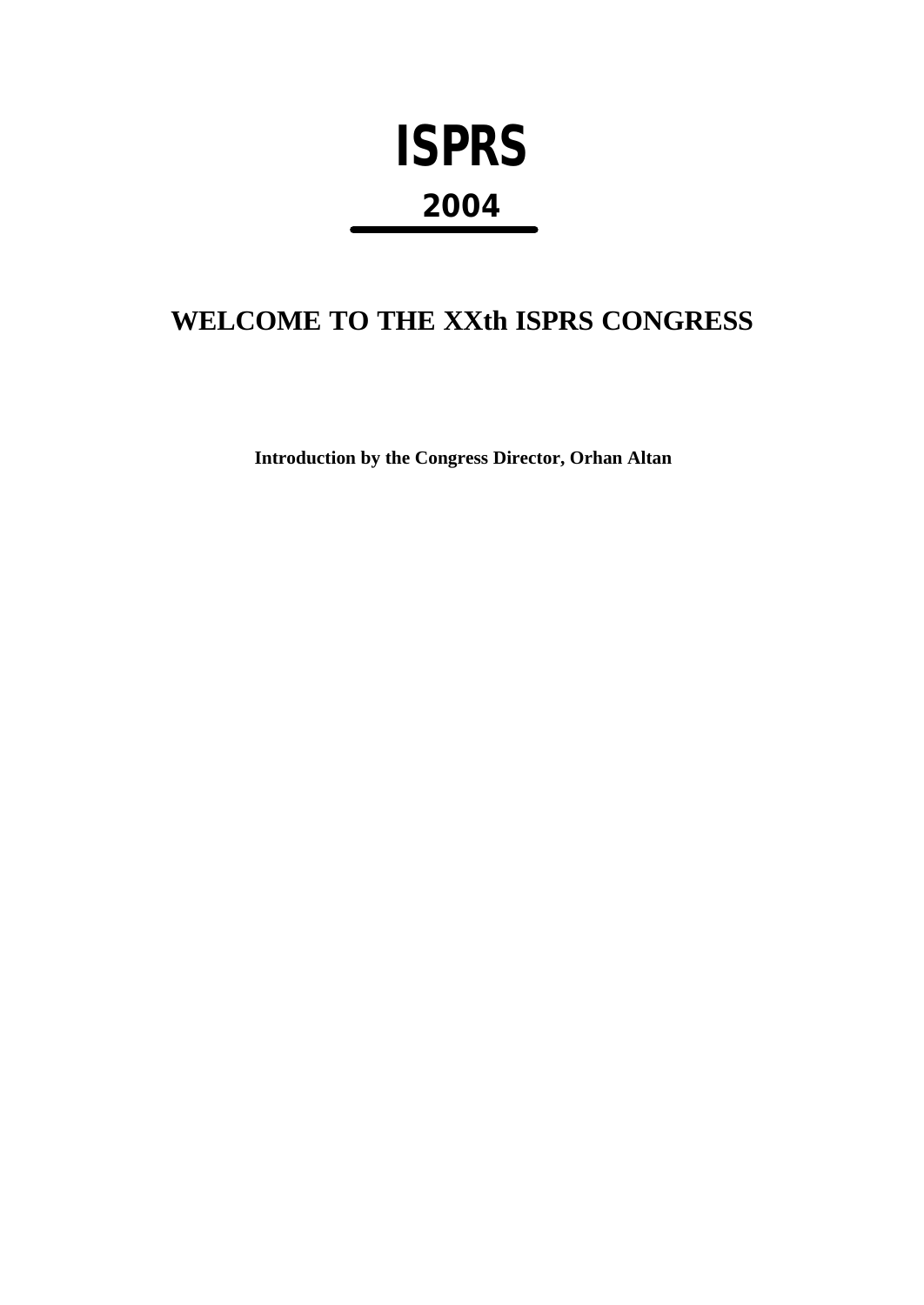## **INTRODUCTION BY THE CONGRESS DIRECTOR, ORHAN ALTAN**

The traditional, quadrennial ISPRS Congress was held in 2004 in the historical and beautiful city of Istanbul connecting two continents, Europe and Asia. The Congress was officially opened on  $14<sup>th</sup>$  July in the superb auditorium of the Istanbul Convention and Exhibition Centre (ICEC) with an impressive video showing a wide range of innovative applications of photogrammetry, remote sensing and spatial information sciences followed by a truly stunning dance show embodying several millenia of Turkish history, thus linking technology with culture. Welcoming addresses were delivered by the Congress Director, Orhan Altan, President of ISPRS, John Trinder, President of the Turkish Society for Photogrammetry and Remote Sensing, Major General Ali Fuat Saraç and the Guest of Honor, Minister of Defense of the Republic of Turkey, Vecdi Gönül.

After the ceremony, the delegates were invited to a brilliant evening on the Convention Centre terrace for a fine welcome reception. Here in the pleasant atmosphere, the delegates had the chance of meeting old acquaintances, making new ones and exchanging news and views.

Two days before the official opening of the Congress, six tutorials and one workshop were held in the Technical University, Division of Architecture some 500 meters away. There were 195 attendees to the five Tutorials and 20 attendees to the one Workshop

The General Assemblies which form the focus of the Congress for the National Delegates and Advisers from each Ordinary Member of ISPRS were held on the  $14<sup>th</sup>$ , 16<sup>th</sup>, 19<sup>th</sup> and 21<sup>st</sup> of July to determine the policy of the Society and to provide the Council with the authority for all significant decisions. The four meetings of the General Assembly form a vital part of operation of ISPRS, not only electing the office holders for the next four year session but also ensuring that the elected Council carry out the democratically determined wishes and policies of the Ordinary members. During the first General Assembly on the  $14<sup>th</sup>$  July, a very important decision was taken to register ISPRS as a legal entity in order both to assert its rights to carry on its proper business and to protect itself and its officers against potential litigation. After lengthy discussions, the General Assembly approved the registration in U.S.A. by a substantial majority. Among other benefits, this decision ensures that the newly established "ISPRS Foundation" can maintain the momentum already gathered under the leadership of past – President Larry Fritz.

The candidates to host the eight newly constituted and reorganized ISPRS Technical Commissions were the next highlight of the General Assembly. Another



important point was the election of the country to host the Congress in 2008. This year the candidates were Australia and China. They made their presentations with backups from the views of their countries and the congress centers. Finally China was elected by a majority of votes to hold the Congress in Beijing in 2008.

After the reports of the President, Secretary General and the Treasurer on their activities and achievements over the past four years, the nominations for the members of the Council was reviewed and after some discussions, the following candidates were elected to the positions as follows :

President Ian Dowman (UK) Secretary General Orhan Altan (TR)

Second Vice President Emmanuel Baltsavias (CH) Treasurer Stanley Morain (USA)

Retiring President John Trinder (AU) accepted his automatic entitlement to the post of First Vice President.

Chen Jun (China) was ratified as Congress Director and Petros Patias (Greece) was elected Chairman of the Financial Commission and the two remaining posts were filled by Costas Armenakis (Canada) and Lena Halounova (Czech Republic).

Necessary amendments to ISPRS Statues and Bylaws were also duly ratified.